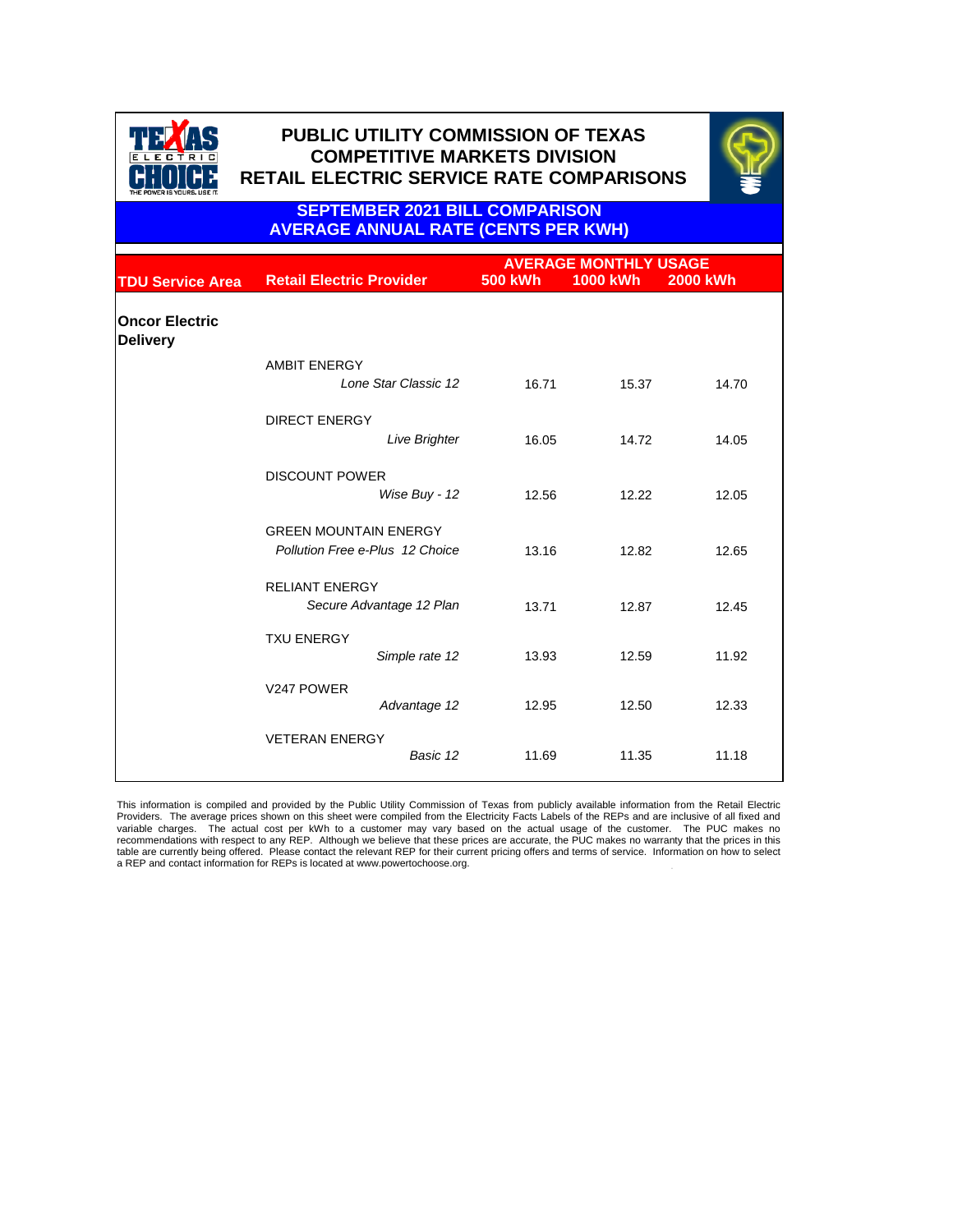|                                                      |                                                                        | <b>AVERAGE MONTHLY USAGE</b> |                 |                 |
|------------------------------------------------------|------------------------------------------------------------------------|------------------------------|-----------------|-----------------|
| <b>TDU Service Area</b>                              | <b>Retail Electric Provider</b>                                        | <b>500 kWh</b>               | <b>1000 kWh</b> | <b>2000 kWh</b> |
|                                                      |                                                                        |                              |                 |                 |
| <b>CenterPoint Energy</b><br><b>Houston Electric</b> |                                                                        |                              |                 |                 |
|                                                      | <b>AMBIT ENERGY</b>                                                    |                              |                 |                 |
|                                                      | Lone Star Classic 12                                                   | 18.22                        | 16.79           | 16.07           |
|                                                      | <b>DIRECT ENERGY</b>                                                   |                              |                 |                 |
|                                                      | Live Brighter 12                                                       | 17.20                        | 15.76           | 15.05           |
|                                                      | <b>DISCOUNT POWER</b>                                                  |                              |                 |                 |
|                                                      | Wise Buy - 12                                                          | 13.51                        | 13.07           | 12.85           |
|                                                      | <b>GREEN MOUNTAIN ENERGY</b><br><b>Pollution Free e-Plus 12 Choice</b> | 14.08                        | 13.64           | 13.42           |
|                                                      |                                                                        |                              |                 |                 |
|                                                      | <b>RELIANT ENERGY</b><br>Secure Advantage 12 Plan                      | 14.86                        | 13.92           | 13.45           |
|                                                      | <b>TXU ENERGY</b>                                                      |                              |                 |                 |
|                                                      | Simple Rate 12                                                         | 15.64                        | 14.21           | 13.49           |
|                                                      | V247 POWER                                                             |                              |                 |                 |
|                                                      | Advantage 12                                                           | 13.65                        | 13.21           | 12.99           |
|                                                      | <b>VETERAN ENERGY</b>                                                  |                              |                 |                 |
|                                                      | Basic 12                                                               | 12.75                        | 12.31           | 12.09           |

#### **SEPTEMBER 2021 BILL COMPARISON AVERAGE ANNUAL RATE (CENTS PER KWH)**

This information is compiled and provided by the Public Utility Commission of Texas from publicly available information from the Retail Electric Providers. The average prices shown on this sheet were compiled from the Electricity Facts Labels of the REPs and are inclusive of all fixed and variable charges. The actual cost per kWh to a customer may vary based on the actual usage of the customer. The PUC makes no recommendations with respect to any REP. Although we believe that these prices are accurate, the PUC makes no warranty that the prices in this table are currently being offered. Please contact the relevant REP for their current pricing offers and terms of service. Information on how to select a REP and contact information for REPs is located at www.powertochoose.org.



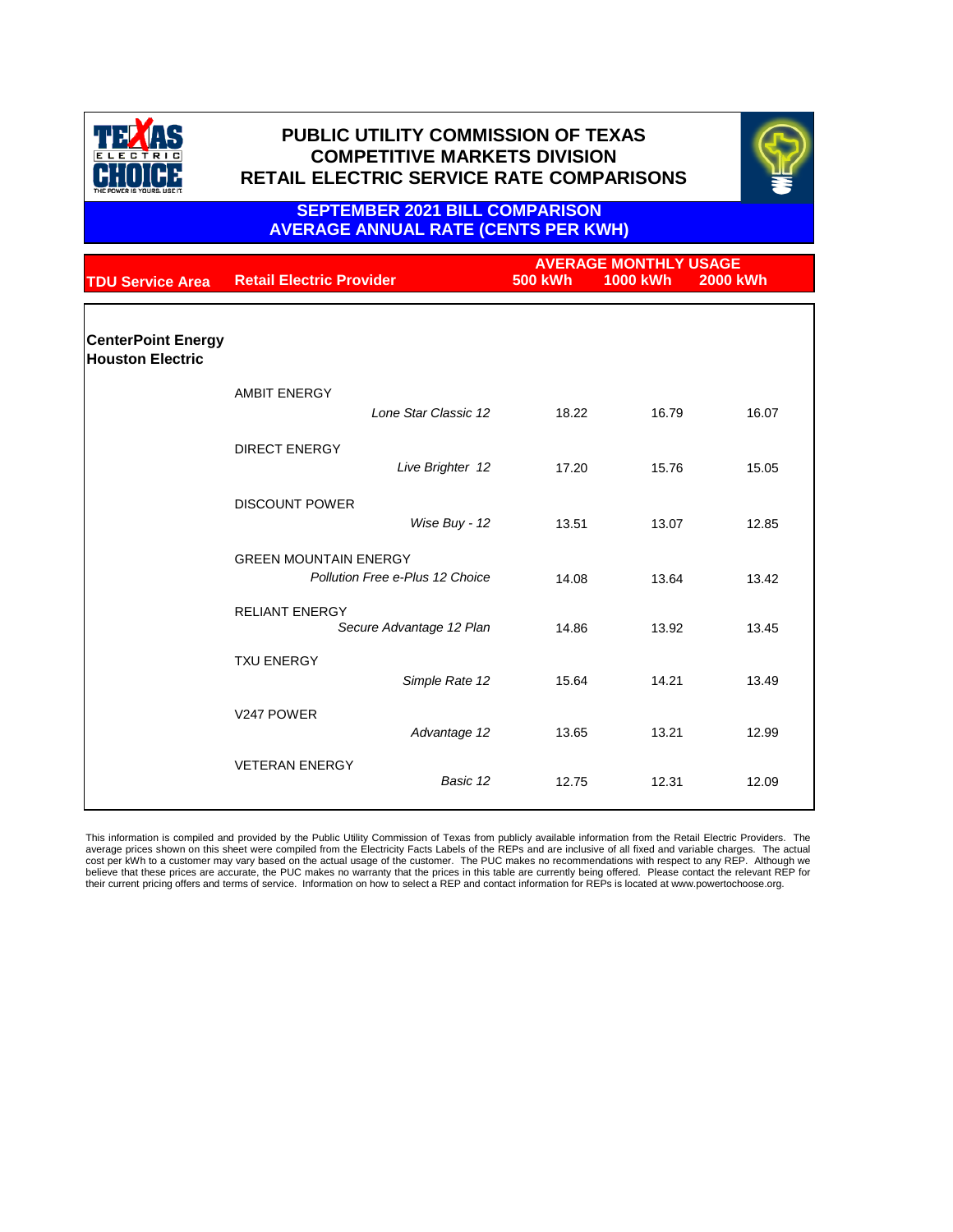|                                         |                                                                 |                | <b>AVERAGE MONTHLY USAGE</b> |                 |
|-----------------------------------------|-----------------------------------------------------------------|----------------|------------------------------|-----------------|
| <b>TDU Service Area</b>                 | <b>Retail Electric Provider</b>                                 | <b>500 kWh</b> | <b>1000 kWh</b>              | <b>2000 kWh</b> |
| <b>Texas-New Mexico</b><br><b>Power</b> |                                                                 |                |                              |                 |
|                                         | <b>AMBIT ENERGY</b>                                             |                |                              |                 |
|                                         | Lone Star Select One-Year                                       | 18.77          | 16.99                        | 0.00            |
|                                         | <b>DIRECT ENERGY</b>                                            |                |                              |                 |
|                                         | Live Brighter 12                                                | 18.12          | 16.34                        | 15.45           |
|                                         | <b>DISCOUNT POWER</b>                                           |                |                              |                 |
|                                         | Wise Buy - 12                                                   | 14.73          | 13.94                        | 13.55           |
|                                         | <b>GREEN MOUNTAIN ENERGY</b><br><b>Pollution Free e-Plus 12</b> | 15.21          | 14.43                        | 14.04           |
|                                         |                                                                 |                |                              |                 |
|                                         | <b>RELIANT ENERGY</b>                                           |                |                              |                 |
|                                         | Secure Advantage 12 Plan                                        | 15.78          | 14.49                        | 13.85           |
|                                         | <b>TXU ENERGY</b><br>Simple Rate 12                             | 17.12          | 15.34                        | 14.45           |
|                                         | V247                                                            |                |                              |                 |
|                                         | Advantage 12                                                    | 16.44          | 14.96                        | 14.22           |
|                                         | <b>VETERAN ENERGY</b>                                           |                |                              |                 |
|                                         | Basic 12                                                        | 13.74          | 12.95                        | 12.56           |

### **SEPTEMBER 2021 BILL COMPARISON AVERAGE ANNUAL RATE (CENTS PER KWH)**

This information is compiled and provided by the Public Utility Commission of Texas from publicly available information from the Retail Electric Providers. The average prices shown on this sheet were compiled from the Electricity Facts Labels of the REPs and are inclusive of all fixed and variable charges. The actual cost per kWh to a customer may vary based on the actual usage of the customer. The PUC makes no recommendations with respect to any REP. Although we believe that these prices are accurate, the PUC makes no warranty that the prices in this table are currently being offered. Please contact the relevant REP for their current pricing offers and terms of service. Information on how to select a REP and contact information for REPs is located at www.powertochoose.org.



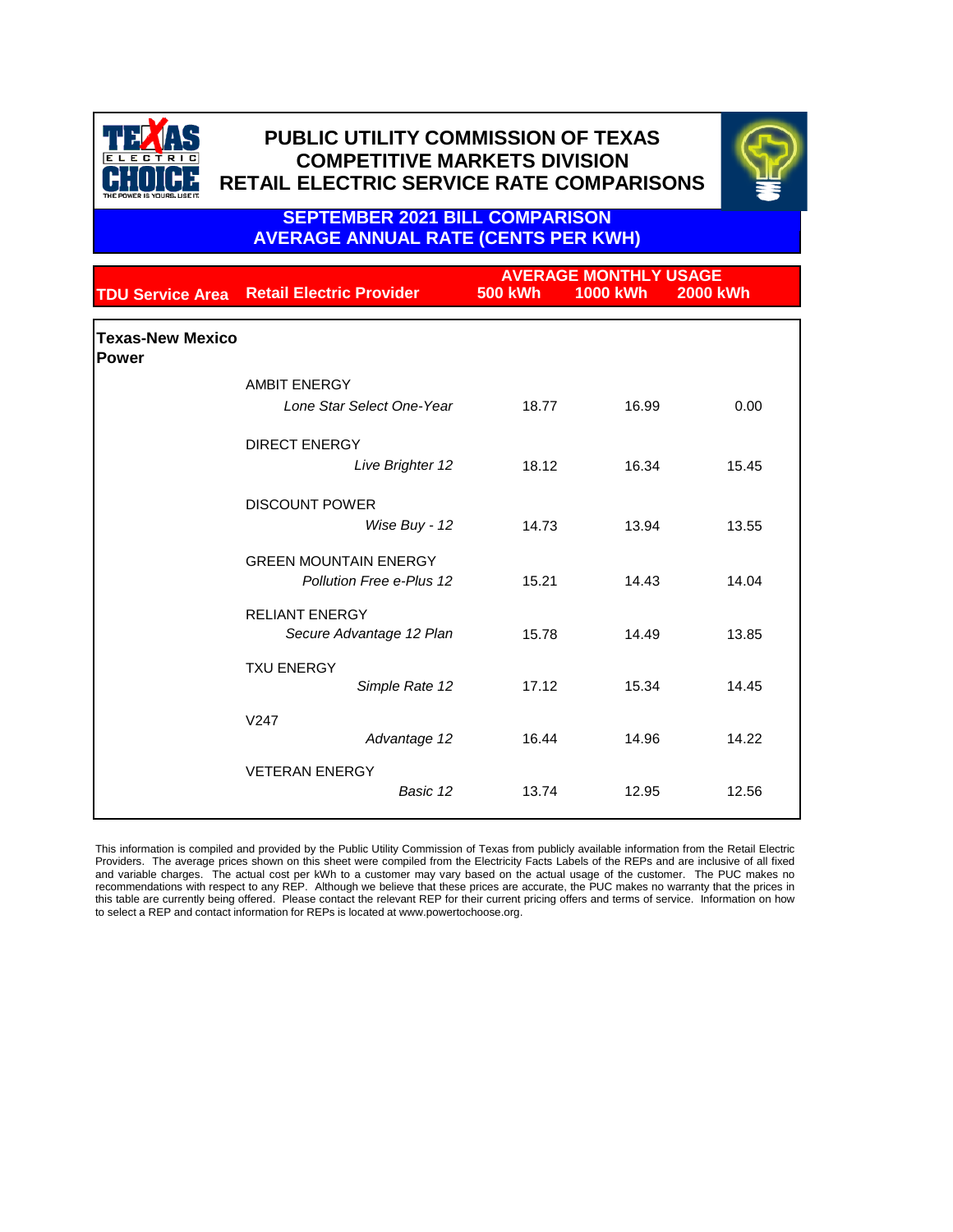|                          |                                                                        | <b>AVERAGE MONTHLY USAGE</b>     |                                  |                                  |  |
|--------------------------|------------------------------------------------------------------------|----------------------------------|----------------------------------|----------------------------------|--|
| <b>TDU Service Area</b>  | <b>Retail Electric Provider</b>                                        | <b>500 kWh</b>                   | <b>1000 kWh</b>                  | <b>2000 kWh</b>                  |  |
| <b>AEP Texas Central</b> |                                                                        |                                  |                                  |                                  |  |
|                          | <b>AMBIT ENERGY</b>                                                    |                                  |                                  |                                  |  |
|                          | Lone Star Select One-Year                                              | 17.57                            | 15.98                            | 15.19                            |  |
|                          | <b>CPL RETAIL ENERGY</b>                                               |                                  |                                  |                                  |  |
|                          | <b>Price Protection Plan 12</b>                                        | 12.79                            | 11.71                            | 11.17                            |  |
|                          | <b>DIRECT ENERGY</b>                                                   |                                  |                                  |                                  |  |
|                          | Live Brighter 12                                                       | 16.82                            | 15.24                            | 14.45                            |  |
|                          | <b>DISCOUNT POWER</b>                                                  |                                  |                                  |                                  |  |
|                          | Wise Buy - 12                                                          | 13.43                            | 12.84                            | 12.55                            |  |
|                          | <b>GREEN MOUNTAIN ENERGY</b>                                           |                                  |                                  |                                  |  |
|                          | <b>Pollution Free e-Plus 12</b>                                        | 14.00                            | 13.41                            | 13.12                            |  |
|                          | <b>RELIANT ENERGY</b>                                                  |                                  |                                  |                                  |  |
|                          |                                                                        |                                  |                                  |                                  |  |
|                          | <b>TXU ENERGY</b>                                                      |                                  |                                  |                                  |  |
|                          |                                                                        |                                  |                                  |                                  |  |
|                          | V247 Power                                                             |                                  |                                  |                                  |  |
|                          |                                                                        |                                  |                                  |                                  |  |
|                          | <b>VETERAN ENERGY</b>                                                  |                                  |                                  |                                  |  |
|                          | Secure Advantage 12 Plan<br>Simple Rate 12<br>Advantage 12<br>Basic 12 | 14.58<br>15.89<br>15.38<br>12.43 | 13.49<br>14.31<br>13.81<br>11.95 | 12.95<br>13.52<br>13.11<br>11.71 |  |

### **SEPTEMBER 2021 BILL COMPARISON AVERAGE ANNUAL RATE (CENTS PER KWH)**

This information is compiled and provided by the Public Utility Commission of Texas from publicly available information from the Retail Electric Providers. The average prices shown on this sheet were compiled from the Electricity Facts Labels of the REPs and are inclusive of all fixed and variable charges. The actual cost per kWh to a customer may vary based on the actual usage of the customer. The PUC makes no recommendations with respect to any REP. Although we believe that these prices are accurate, the PUC makes no warranty that the prices in this table are currently being offered. Please contact the relevant REP for their current pricing offers and terms of service. Information on how to select a REP and contact information for REPs is located at www.powertochoose.org.